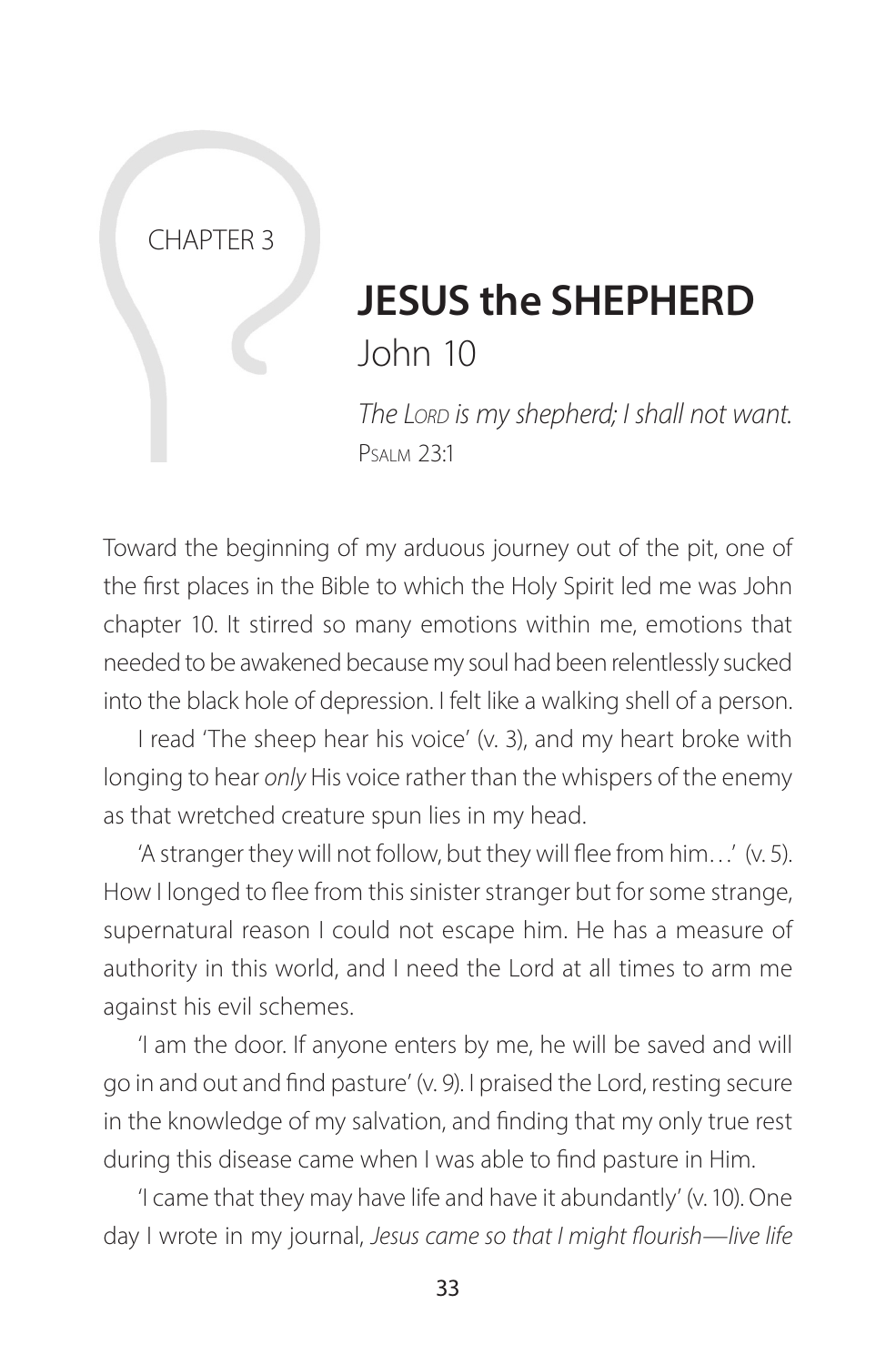*to the full. Abundantly. It is for freedom that I have been set free (Gal. 5:1). For the whole law is fulfilled in one word: you shall love your neighbor as yourself (Gal. 5:14). I have been set free to love; to love well. Dear Lord, help me to love well in my mothering, as a wife, as a daughter and as a friend. Praise be to God! In my weakness you are strong. Let me rely on your strength every day, every moment. I love you. Amen. Isaiah 53:6 says 'We all, like sheep, have gone astray…'* (niv). I am that sheep who has gone astray, but our God is in the business of rescuing His children, and He rescued me with an unabashed love that knows no end.

'I am the good shepherd. The good shepherd lays down his life for the sheep' (v. 11). As I thought of this extravagant sacrifice that my Shepherd King made for me and for every single one of His precious children, I wept—greater love has no one than this.

'I am the good shepherd. I know my own and my own know me' (v. 14). *I AM KNOWN*. What a reason to rejoice! Without a doubt, no matter how lonely I feel, my Shepherd knows me. These words began to fill the cracks and crevices of my broken soul. They were like the liquid bandage that held me together as the healing began. They gave me strength that I had not felt in months. Most of all, they sparked a determination that I would fight this disease with everything in me because the Creator of the universe was the one providing my armor and weaponry. I was reminded of Ephesians 6:14-18:

Stand therefore, having fastened on the belt of truth, and having put on the breastplate of righteousness, and, as shoes for your feet, having put on the readiness given by the gospel of peace. In all circumstances take up the shield of faith, with which you can extinguish all the flaming darts of the evil one; and take the helmet of salvation, and the sword of the Spirit, which is the word of God, praying at all times in the Spirit, with all prayer and supplication.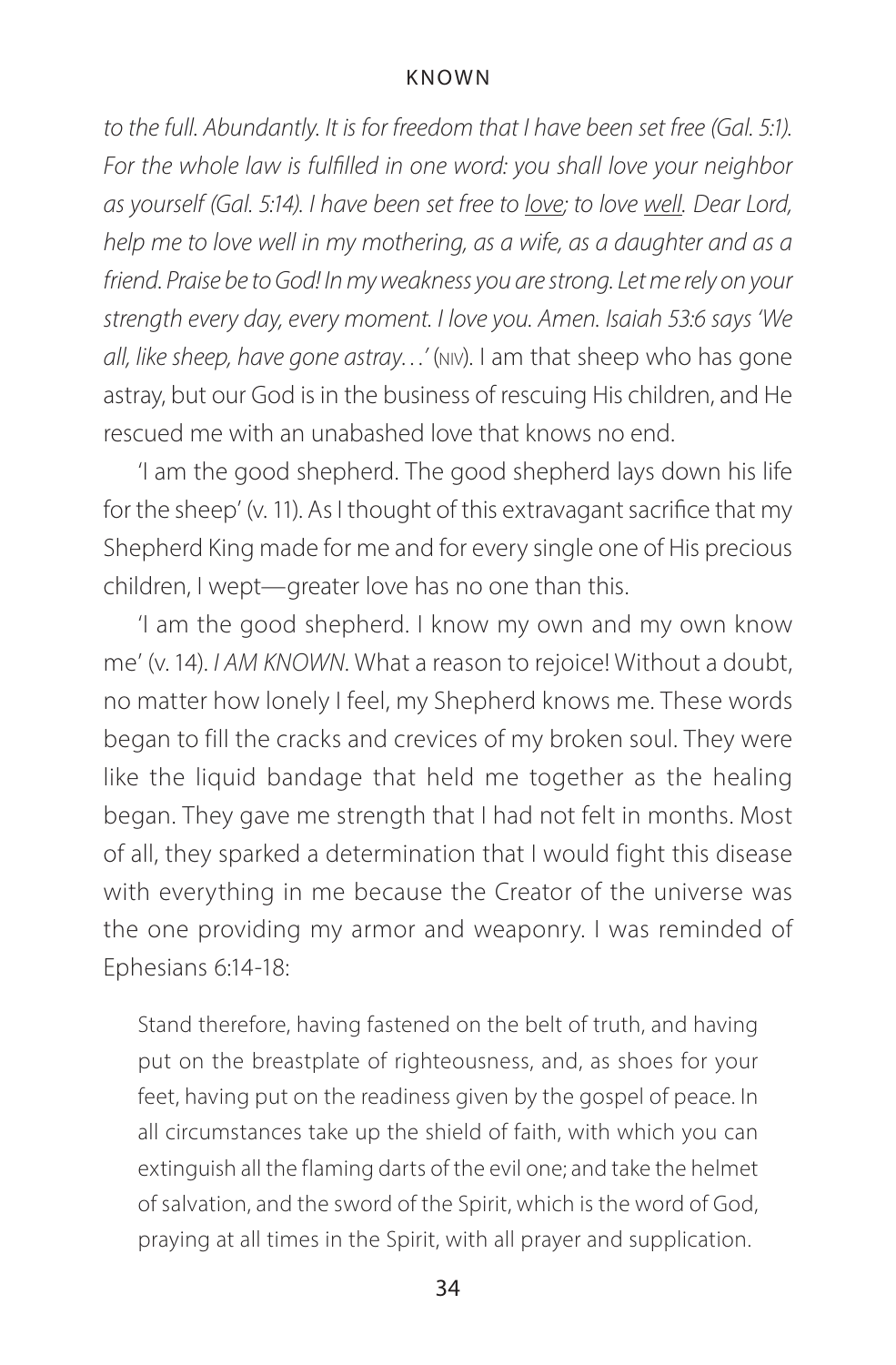I was not left alone to fight the battle. God was before me and behind me, surrounding me completely with His perfect love and reminding me that I am one of His own and He knows me. And not only does He know me like this, but He knows *every single one* of His children like this.

'So there will be one flock, one shepherd' (v. 16). He will demolish all the barriers that divide us in this world—the broken will be made whole. Our hope will be fully realized when Revelation 7:9-12 comes to pass.

After this I looked, and behold, a great multitude that no one could number, from every nation, from all tribes and peoples and languages, standing before the throne and before the Lamb, clothed in white robes, with palm branches in their hands, and crying out with a loud voice, 'Salvation belongs to our God who sits on the throne, and to the Lamb!' And all the angels were standing around the throne and around the elders and the four living creatures, and they fell on their faces before the throne and worshiped God, saying, 'Amen! Blessing and glory and wisdom and thanksgiving and honor and power and might be to our God forever and ever! Amen'

John 10 is so rich with substance and sustenance. It will nourish our souls as we learn more about our great Savior, the Lamb who was slain, the Shepherd of our souls. 'I know my own and my own know me.' He knows you. He knows what makes your heart break, what causes your emotions to soar, what overwhelms you with joy, what drags you to the depths of despair. He knows your every thought, your every breath, your every longing and desire. Not only does He *know* you, but He *loves* you with a love far deeper than anything you can possibly imagine. The proof is in His death. The life is in His resurrection. Praise be to God.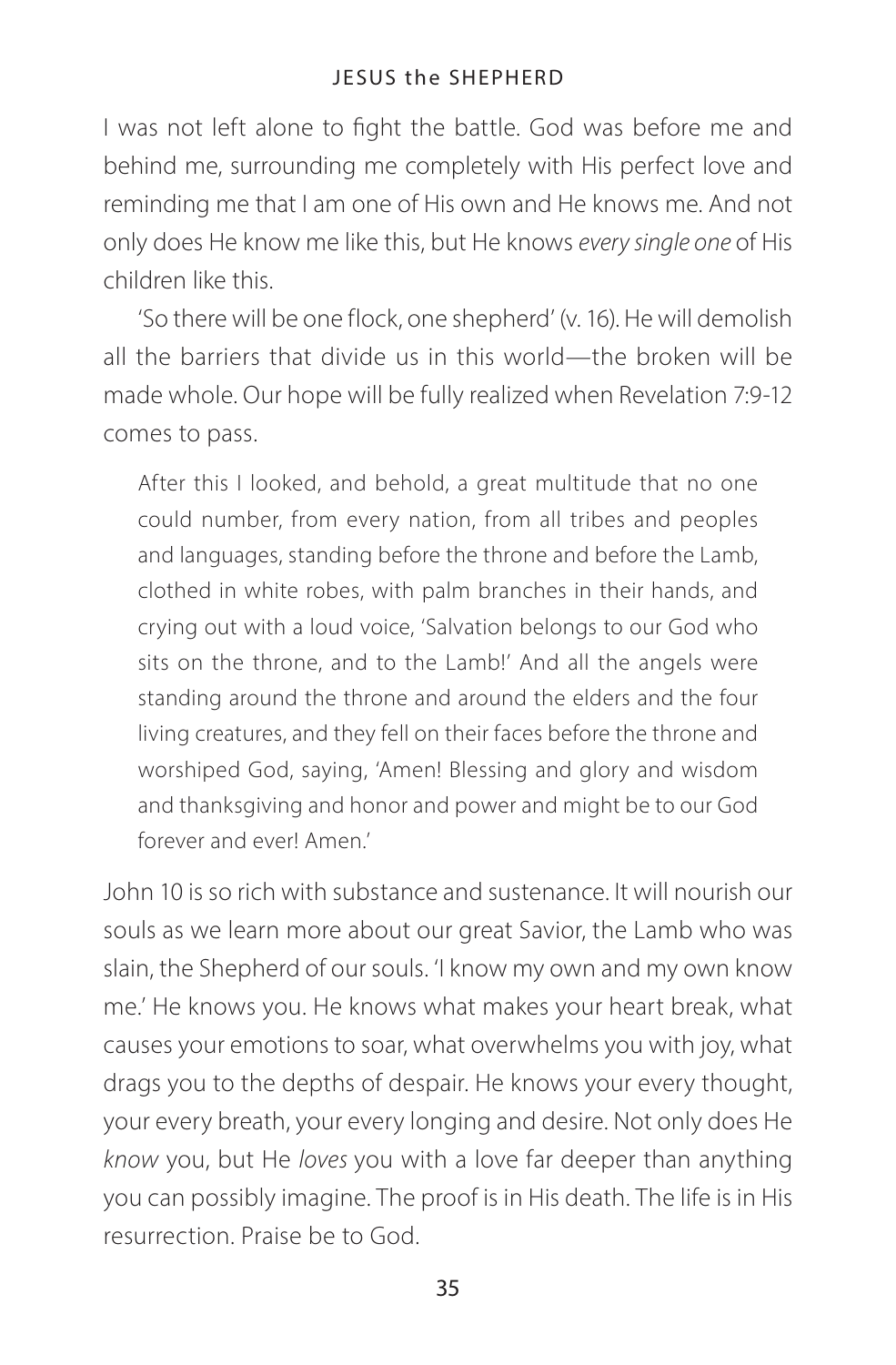# *HOMEWORK & REFLECTION*

## **DAY 1**

1. Read slowly through John 10. Meditate on each phrase, word and idea. Read it several times through, perhaps even out loud. Use the cross-references in the footnotes of your Bible if you like. Jot down anything that comes to mind as God's Word speaks to you. This practice will really help you own it.

 .......................................................................................... ..........................................................................................

2. Notice any repeated words or phrases. Write down what you think their significance might be. Find all references to sheep and shepherds and any other imagery used in this passage. Record your thoughts as God's Word speaks to you.

 .......................................................................................... ..........................................................................................

# **DAY 2**

1. Let's focus on verses 1-6 today. Before anything else though, go back and read the story recorded in John 9 so that you better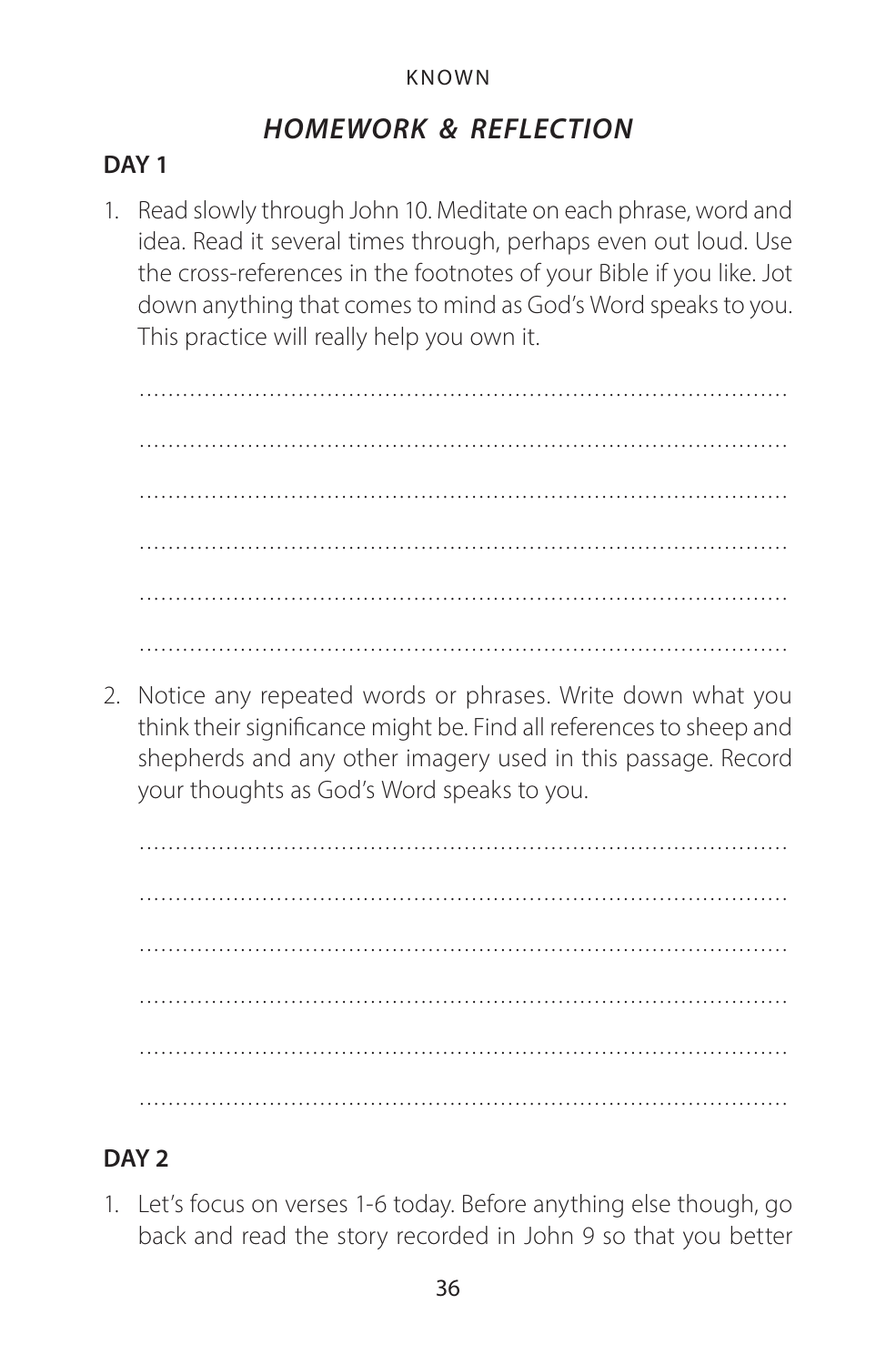### JESUS the SHEPHERD

understand the context of Jesus' discourse in chapter 10. In John 9 we see Jesus perform a mind-blowing miracle! He heals a man born blind, and that man exclaims, 'Never since the world began has it been heard that anyone opened the eyes of a man born blind. If this man were not from God, he could do nothing' (9:32-33). The unbelieving Pharisees are infuriated and Jesus is compassionate. We see a beautiful eyewitness account of a man coming to faith in this chapter. And we also see Jesus pointedly calling out the Pharisees. Record any observations you have of John 9 that really speak to you.

 .......................................................................................... .......................................................................................... ..........................................................................................

2. Now read through John 10:1-6 and let your mind ponder these verses. How do these words of Jesus that immediately follow His pronouncement to the Pharisees, 'If you were blind, you would have no guilt; but now that you say, "We see," your guilt remains' (9:41), relate to that pronouncement? What thread do you see joining John 9 and John 10?

 .......................................................................................... ..........................................................................................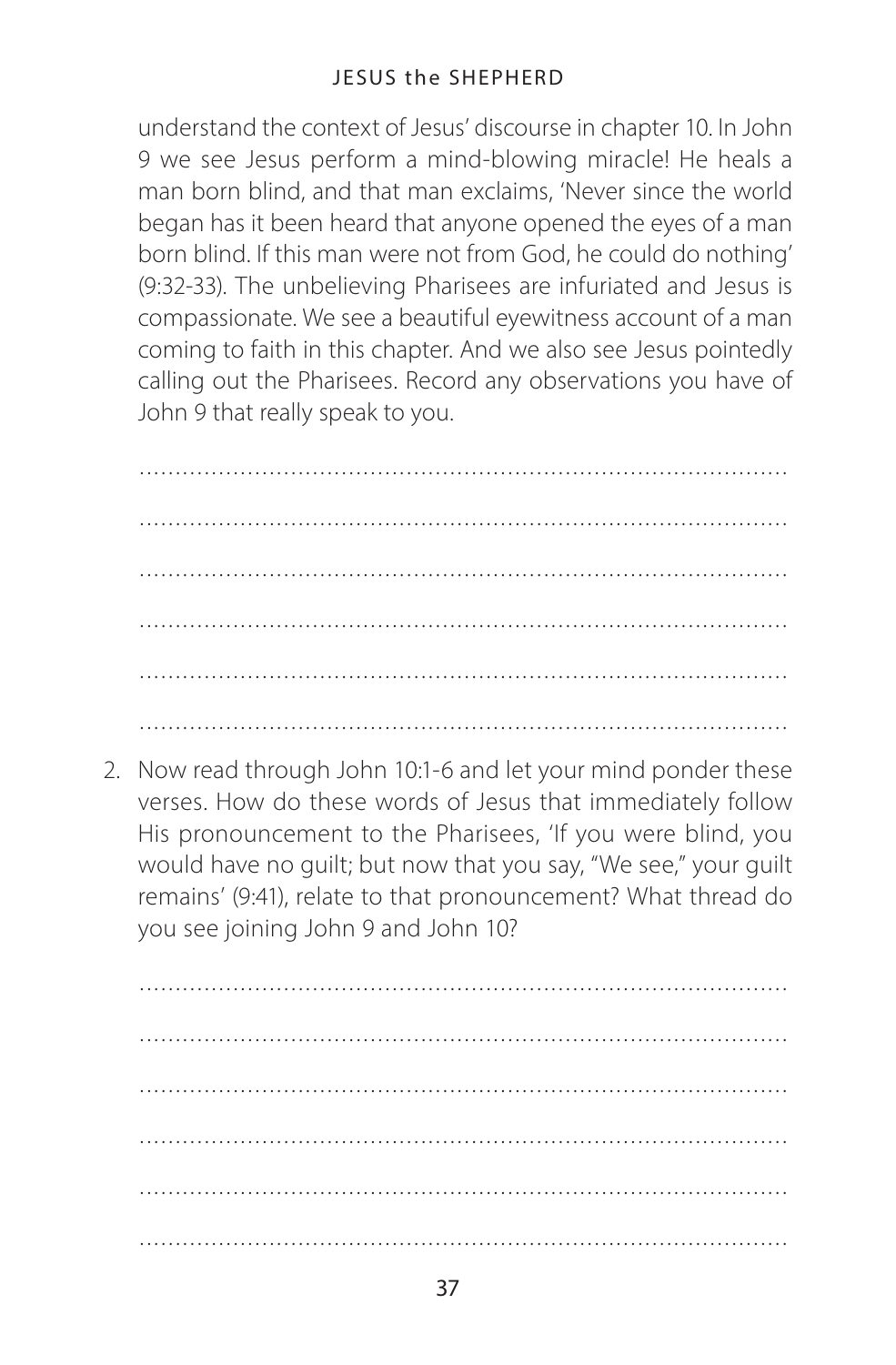3. When you read verses 1-6, what makes sense? What puzzles you? After answering these questions, spend some time praying to God for wisdom and understanding as you continue studying His Word. Thank Him for revealing Himself to you and don't be afraid to ask Him for more! Praise Him for being the great God that He is.

 .......................................................................................... .......................................................................................... .......................................................................................... ..........................................................................................

# **DAY 3**

1. Our focus today will be on verses 7-21, but we're first going to look back in Scripture, this time not just one chapter back but several centuries. Read Ezekiel 34:1-10 and then read John 10:7-21. How does the Ezekiel passage expand your understanding of what Jesus is saying to the Pharisees here?

 .......................................................................................... .......................................................................................... .......................................................................................... ..........................................................................................

2. What do you think Jesus means when he says, 'I am the door of the sheep' (v. 7)?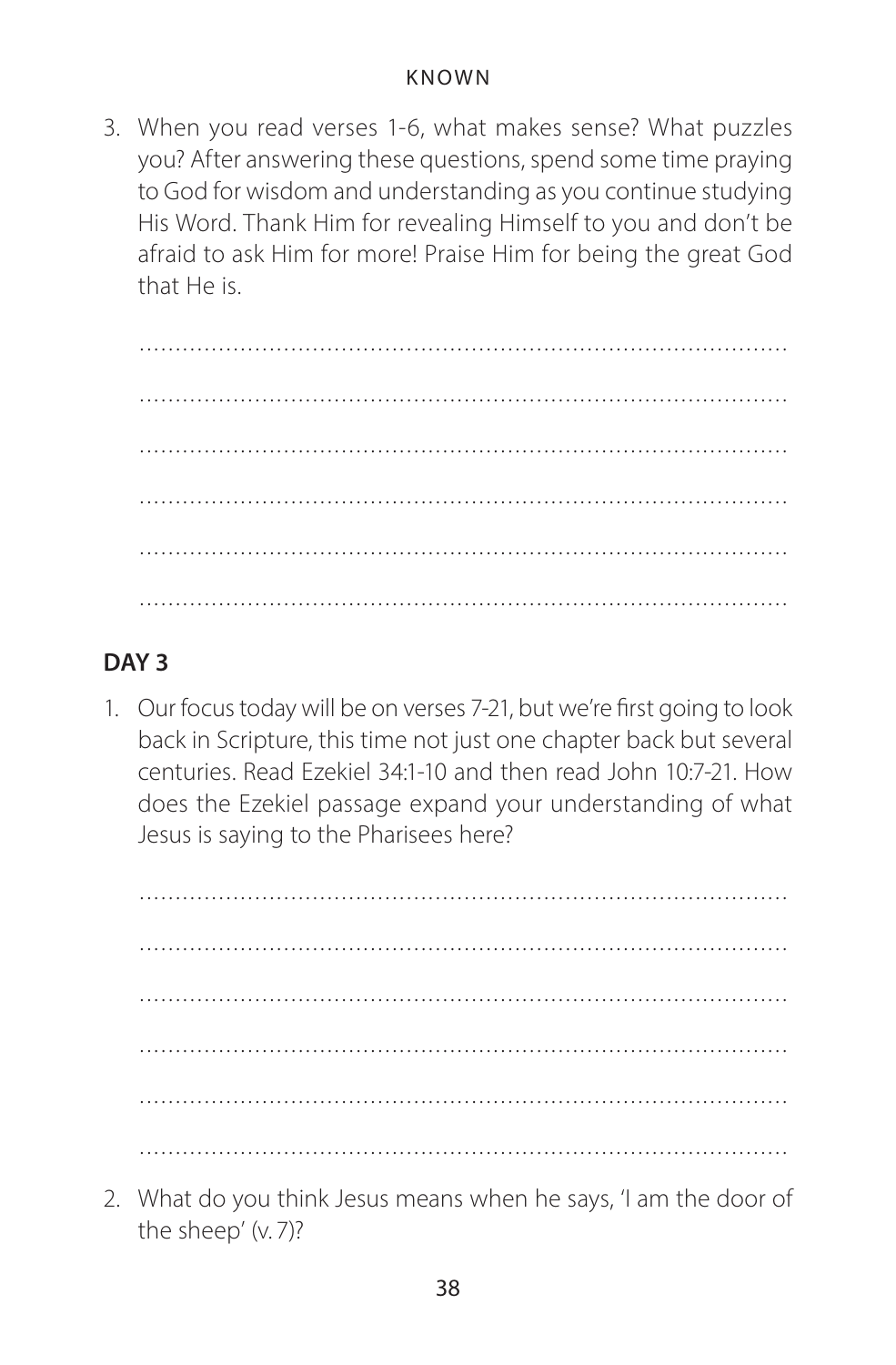3. In your life, what does it look like to have life 'abundantly' (John 10:10)? Do you experience the abundant life? Do you struggle to grasp the meaning of this abundance?

4. Contrast the good shepherd with the thief/robber in verses 1, 5, 8. and 10 and the hired hand in verses 12-13.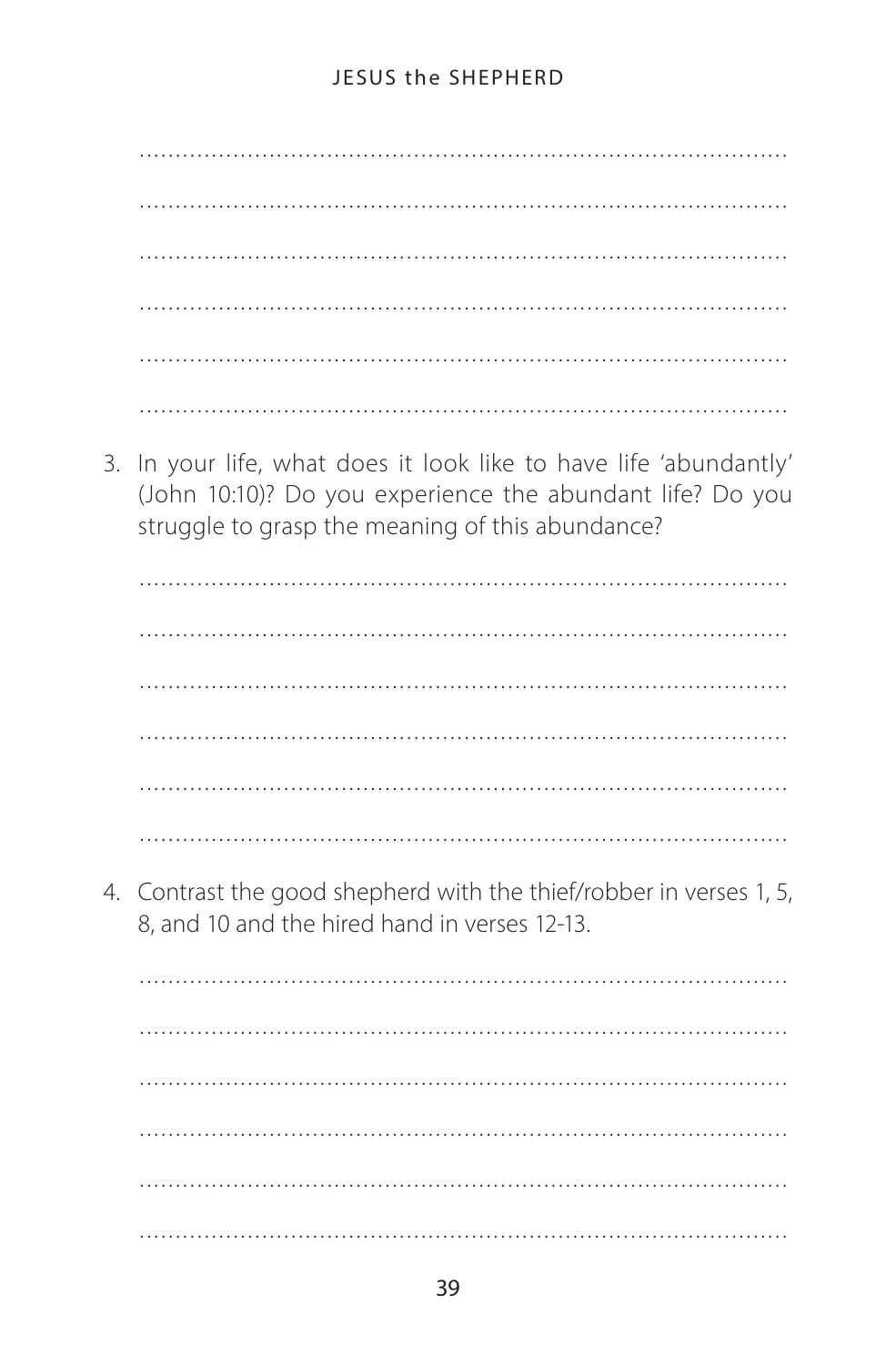5. Look at how many times Jesus talks about laying down His life in this passage. Read those verses and then focus in on verses 17-18. Discuss Jesus' authority. What is Jesus' role in His own death? Where does He get His authority?

 .......................................................................................... .......................................................................................... .......................................................................................... ..........................................................................................

6. We would be remiss to skip over the reaction of the Jews to these unprecedented words from the lips of Jesus. What do you see happening in verses 19-21?

 .......................................................................................... ..........................................................................................

### **DAY 4**

1. Read through John 10:22-39. About two months have passed between verse 21 and verse 22. The Feast of Dedication is what we know of as Hanukkah, which is a Hebrew word that means 'dedication.' It celebrates the result of the Maccabean Revolt from 167–160 b.c. in which Judas Maccabaeus led the Jewish people against a madman named Antiochus Epiphanes, who began ruling in the area in 175 b.c. and completely desecrated the Temple.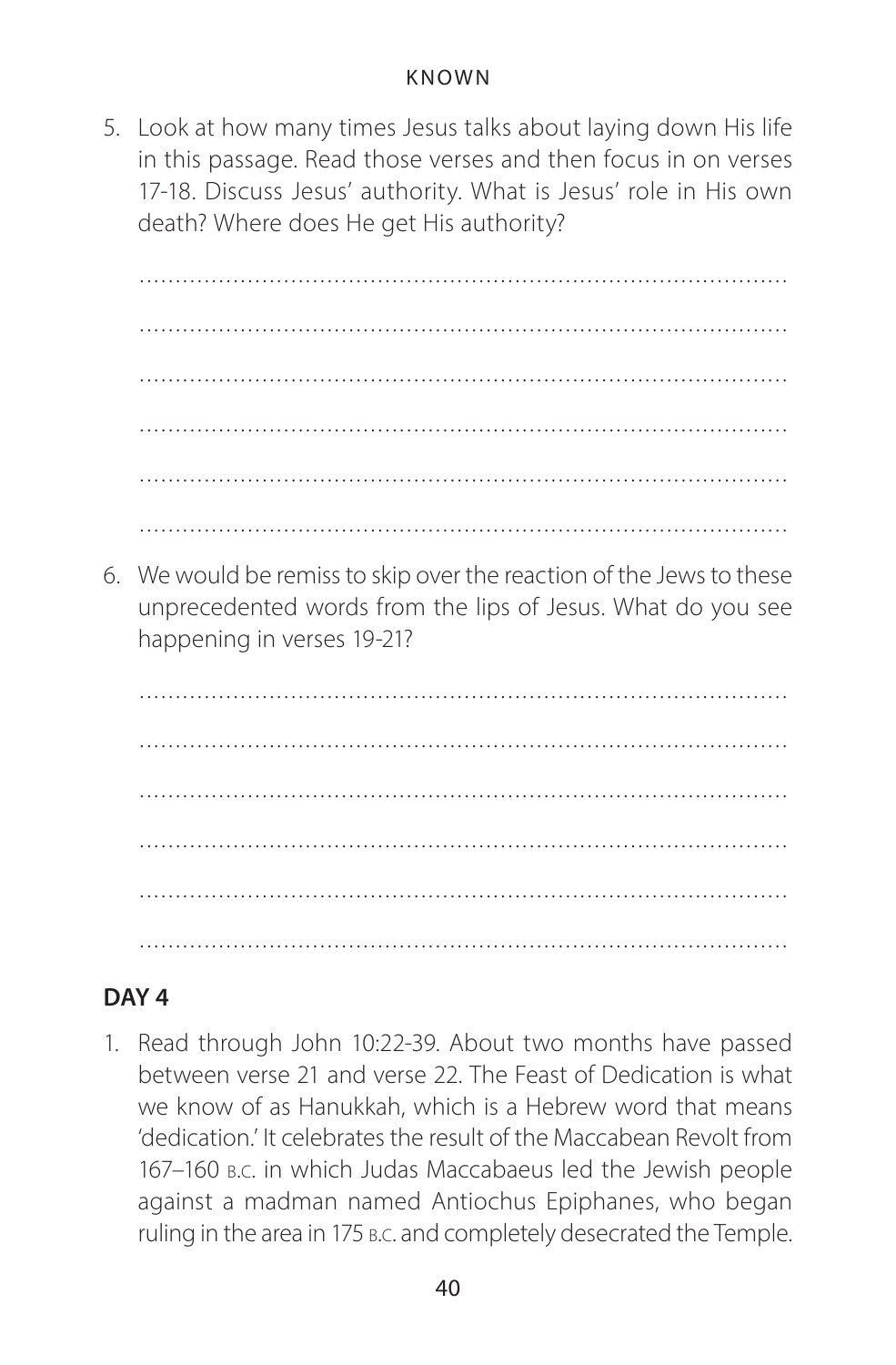Ultimately the revolutionaries cleansed the Temple and reinstated proper Jewish worship there, and the Feast of Dedication was instituted to remember and celebrate this victory.<sup>1</sup>

So here we have Jesus, walking in the Temple during this Feast, and the Jews (these are the unbelieving Jews) confront Jesus. What do they say to Him and how does He respond?

2. What warning do you find implied in Jesus' words in verses 25-29? What security does Jesus offer?

3. Do you experience this security in your day-to-day life? Explain.

<sup>1</sup> Hughes, R. Kent. John: That You May Believe, pp. 275-6.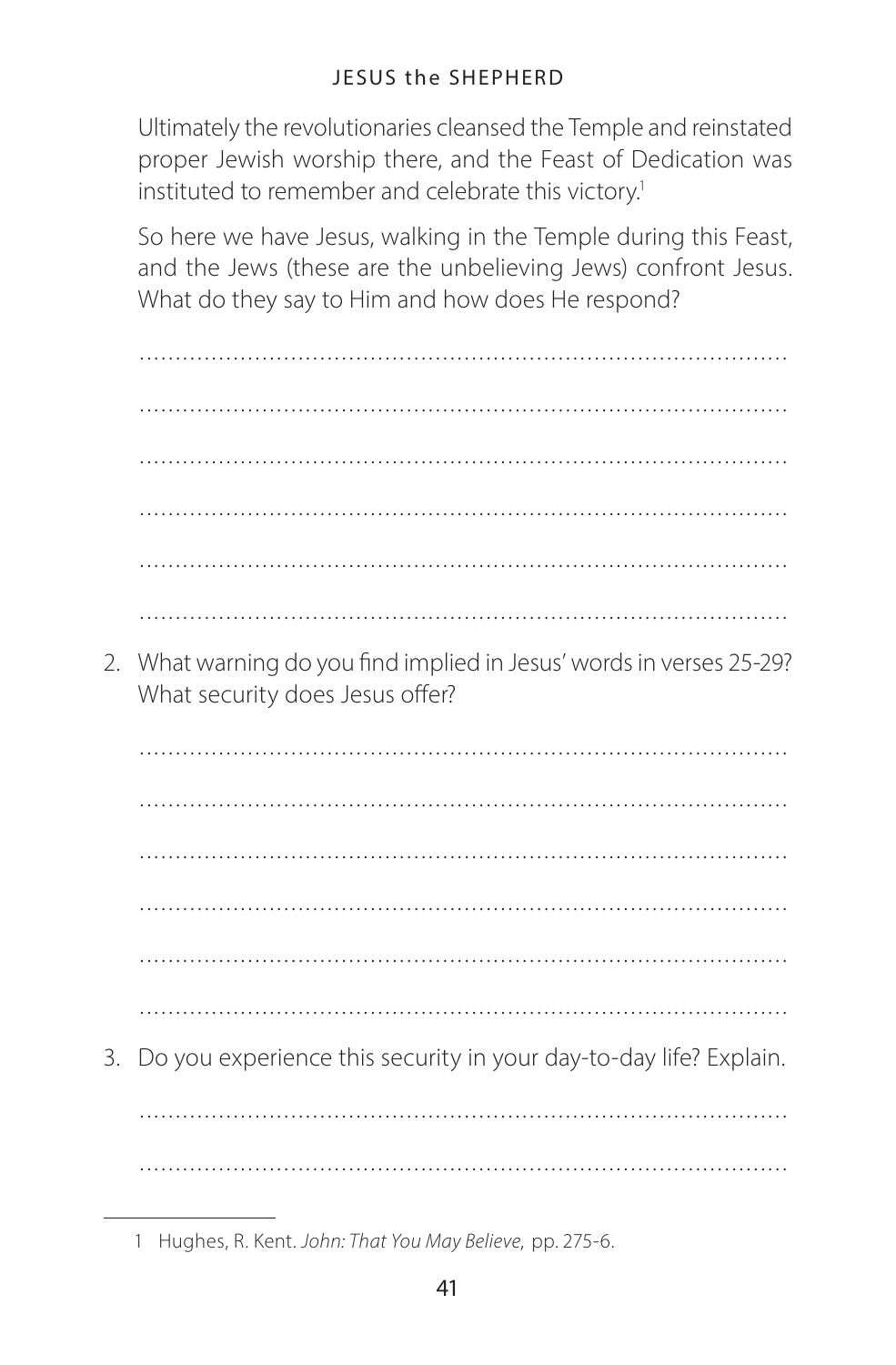4. The tension is at an extremely high point in verse 31. The unbelieving Jews are ready to put Jesus to death-why? What do you think of Jesus' response to them in verses 32-38?

5. Read Psalm 82:6. Does this help you understand John 10:34-36 at all? Jesus is basically saying, 'If you want to get technical, it is not blasphemy for me to call myself the Son of God.' In the same breath, however, He asserts that He most definitely is God. Comment on John 10:37-38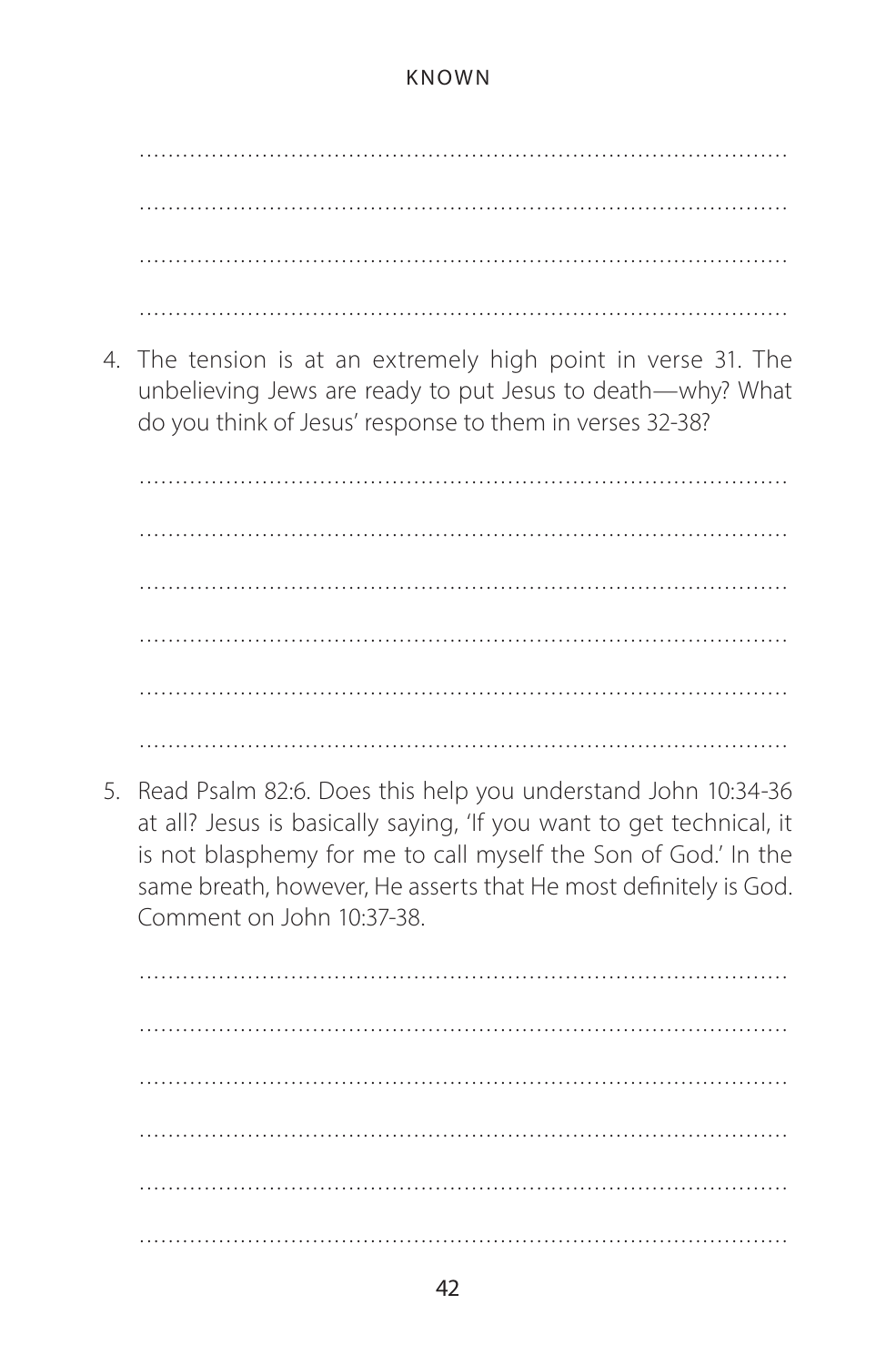### **DAY 5**

1. Now read John 10:39-42. Just picture this emotionally charged scene, where voices surely were not gentle. Imagine the riotous nature of it all, the men ready to stone Jesus, on the verge of violence, shouting at Him, jeering at His words. They try to arrest Him and lead Him to His death. Jesus is close to the road to Calvary but isn't there just yet. His hour has not yet come, and He evades the Jews who are trying to destroy Him. His work on the earth is not finished. What beautiful scene do you encounter in verses 40-41 that is in stark contrast to the scene from which Jesus just escaped?

| 2. | Read John 1:19-34. What did John the Baptist testify about Jesus? |
|----|-------------------------------------------------------------------|
|    |                                                                   |
|    |                                                                   |
|    |                                                                   |
|    |                                                                   |
|    |                                                                   |
|    |                                                                   |
|    | 3. What was John the Baptist's purpose as we read in John 1:6-8?  |
|    |                                                                   |
|    |                                                                   |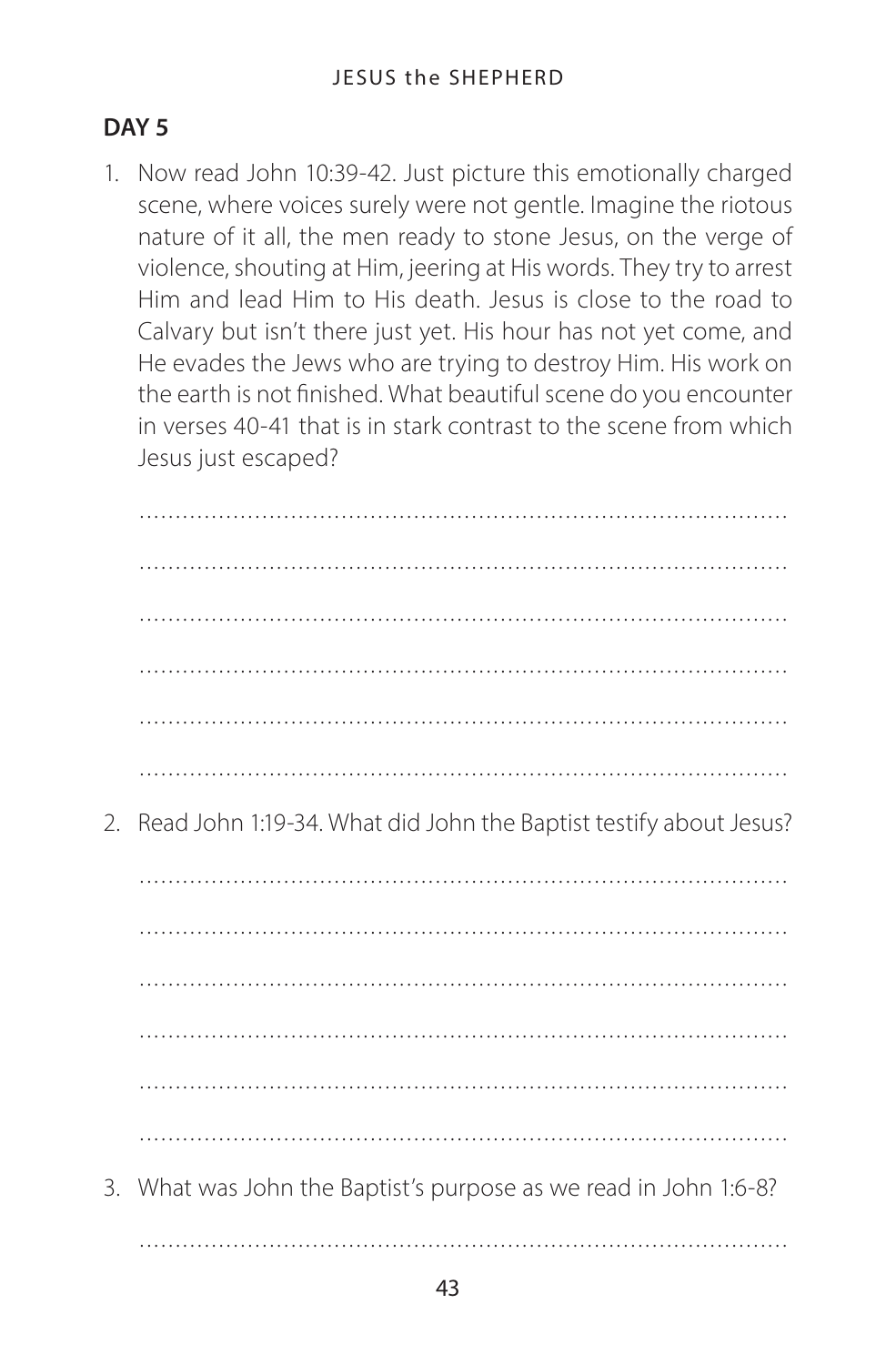4. What is the result of Jesus' actions in this place (see v. 42)? 

5. Now read John 20:30-31. These verses actually sum up the purpose that John the Evangelist had when he wrote this Gospel. Write down what you find in 20:31.

The word 'life' in verse 31 is not just eternal life, but it also refers to the life here and now that is experienced as a believer in Christ. It is